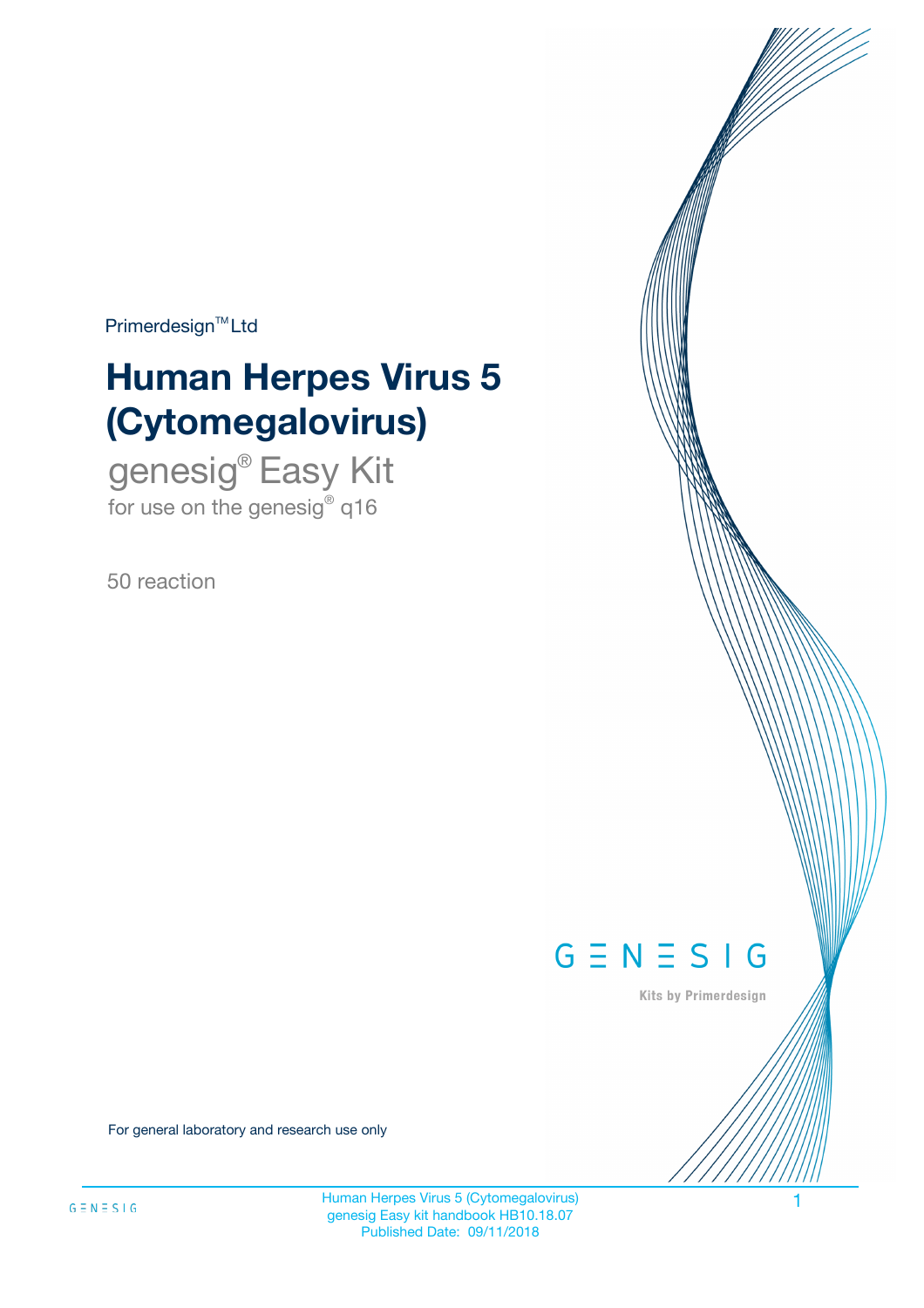## genesig® Easy: at a glance guide

#### **For each DNA test**

| Component              | <b>Volume</b>   | Lab-in-a-box pipette |  |
|------------------------|-----------------|----------------------|--|
| CMV reaction mix       | 10 µl           |                      |  |
| <b>Your DNA sample</b> | 10 <sub>µ</sub> |                      |  |

#### **For each positive control**

| Component                 | Volume          | Lab-in-a-box pipette |  |
|---------------------------|-----------------|----------------------|--|
| <b>CMV</b> reaction mix   | 10 <sub>µ</sub> |                      |  |
| Positive control template | $10 \mu$        |                      |  |

#### **For each negative control**

| Component        | Volume          | Lab-in-a-box pipette |  |
|------------------|-----------------|----------------------|--|
| CMV reaction mix | 10 <sub>µ</sub> |                      |  |
| <b>Water</b>     | 10 <sub>µ</sub> |                      |  |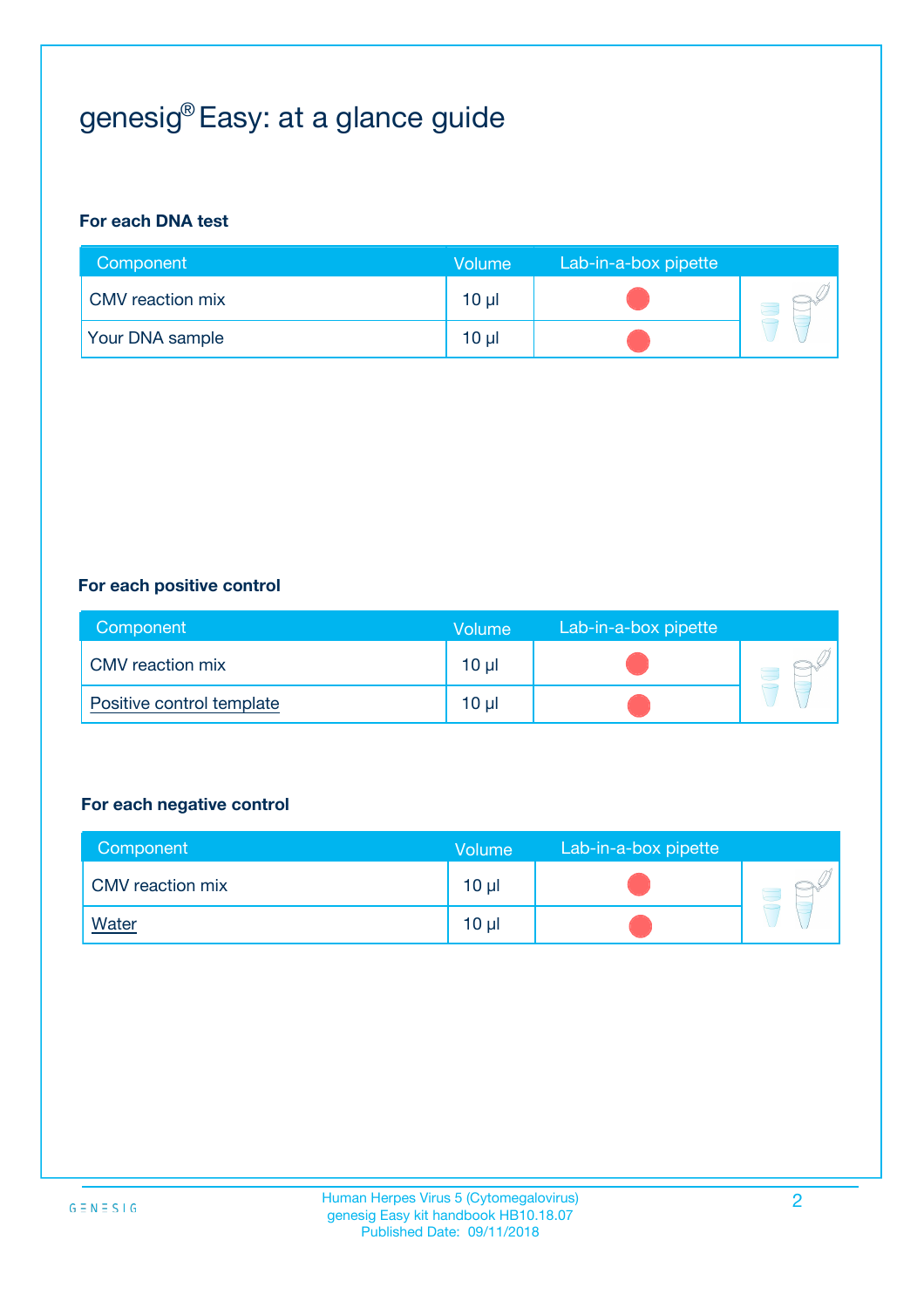## Kit Contents



### Reagents and equipment to be supplied by the user

#### **genesig® q16 instrument**

#### **genesig® Easy Extraction Kit**

This kit is designed to work well with all processes that yield high quality RNA and DNA but the genesig Easy extraction method is recommended for ease of use.

#### **genesig® Lab-In-A-Box**

The genesig Lab-In-A-Box contains all of the pipettes, tips and racks that you will need to use a genesig Easy kit. Alternatively if you already have these components and equipment these can be used instead.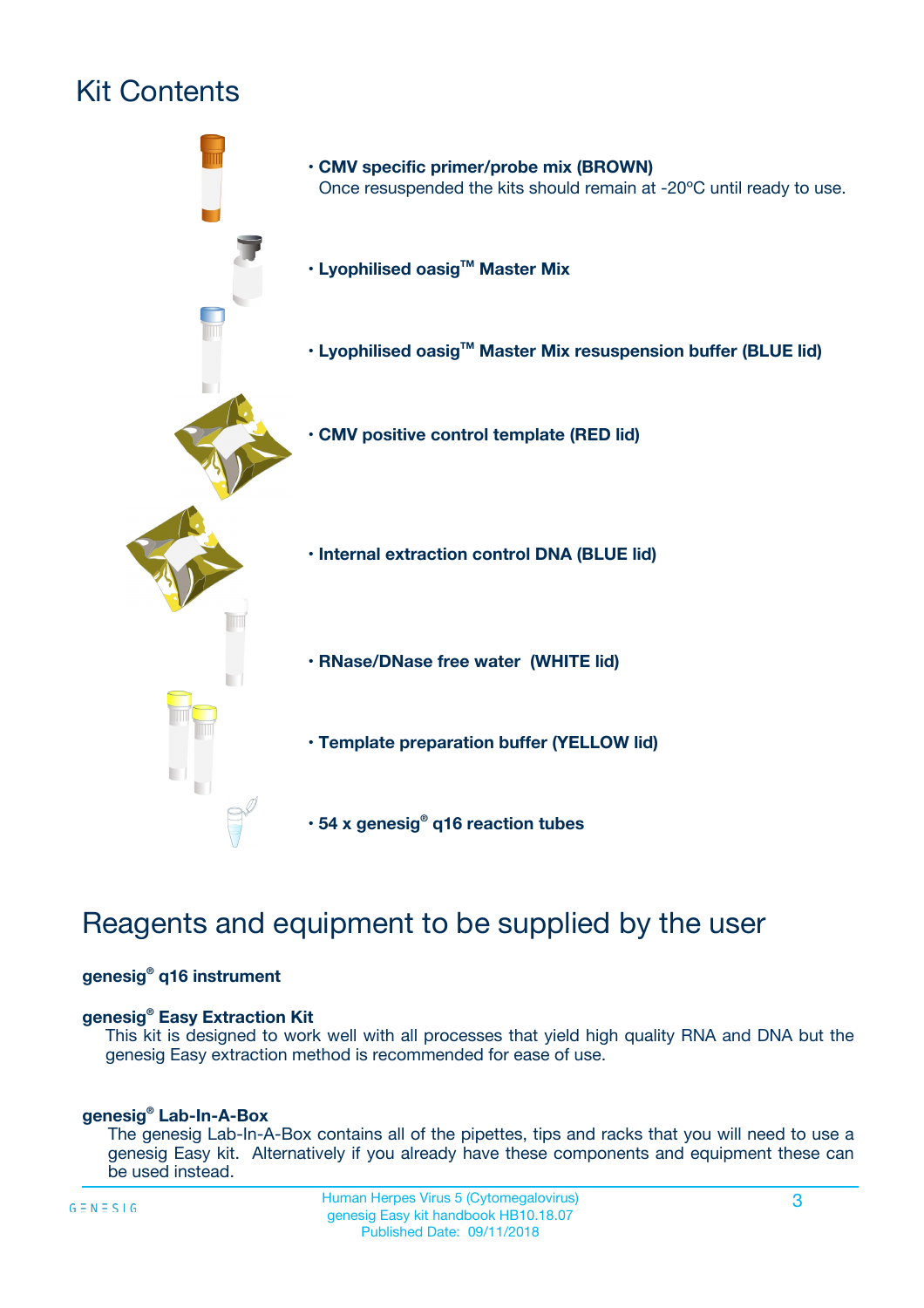### Step-by-step guide

### 1. Create your reaction mix



Use the blue pipette to transfer 500µl**\*** of the oasig Master Mix resuspension buffer into the tube of lyophilised oasig Master Mix and mix well by gently swirling. Then transfer all of that master mix into the brown tube labelled CMV primers/probe.

**\***Transfering 525µl of the oasig Master Mix resuspension buffer to your oasig Master Mix (instead of the 500µl recommended above) will enable you to take full advantage of the 50 reactions by accounting for volume losses during pipetting. In order to do so with the genesig Easy fixed volume pipettes use 1x blue, 2x red and 1x grey pipettes to make the total volume. Please be assured that this will not adversely affect the efficiency of the test.

Cap and shake tube to mix. A thorough shake is essential to ensure that all components are resuspended. **Failure to mix well can produce poor kit performance.**

Leave to stand for 5 minutes. Now your reaction mix is ready to use.

Store the reaction mix in the freezer from hereon.

#### Top tip

- Ensure that the reaction mix is mixed thoroughly before each use by shaking.
- **•** Once resuspended do not expose genesig Easy kit to temperatures above -20°C for longer than 30 minutes at a time.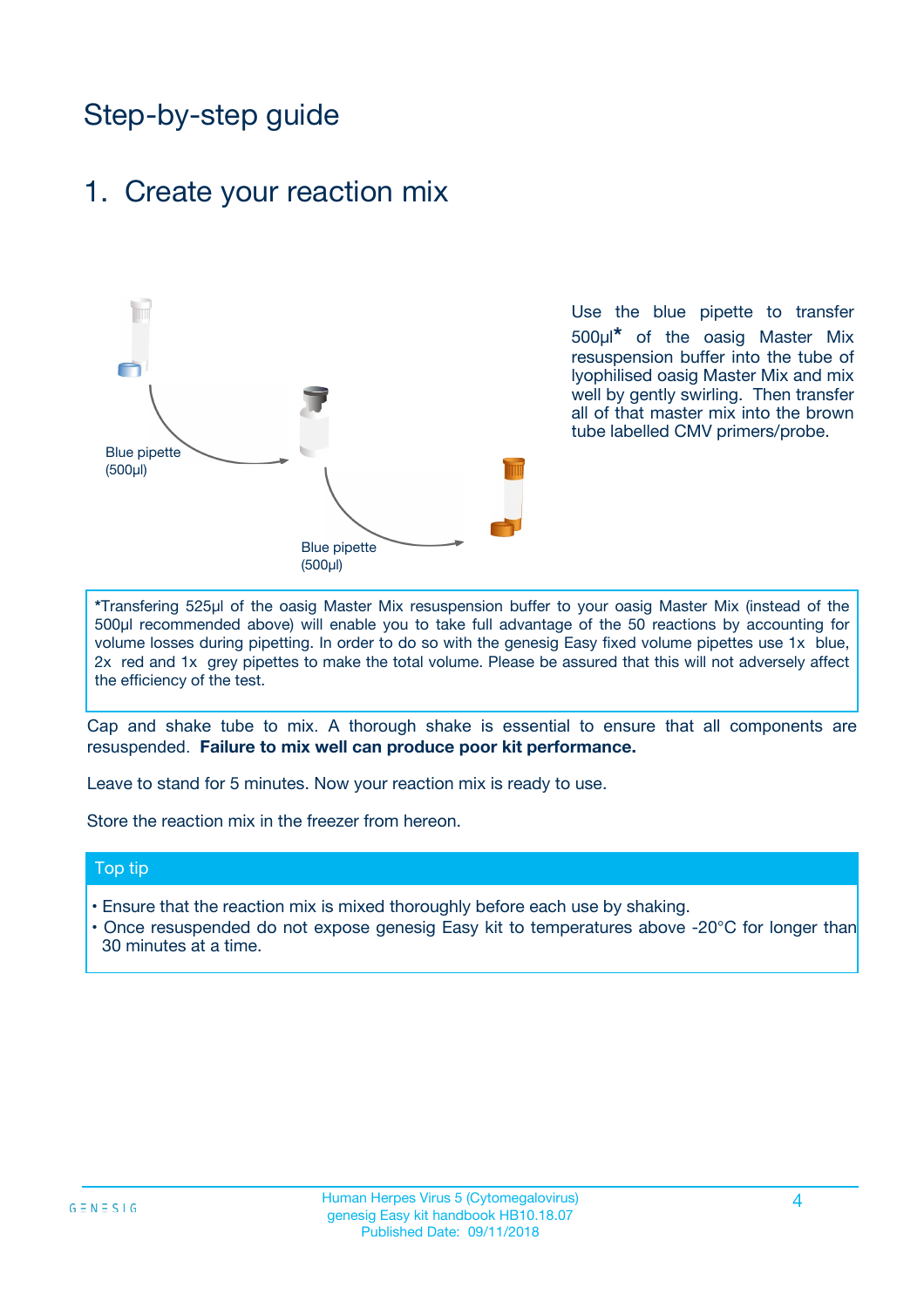## 2. Internal extraction control



Use the blue pipette to transfer 1000µl (2 x 500µl) of template preparation buffer into the Internal Extraction Control DNA tube. Cap and shake tube to mix.

Your kit contains Internal Extraction Control DNA. This is added to your biological sample at the beginning of the DNA extraction process. It is extracted along with the DNA from your target of interest. The q16 will detect the presence of this Internal Extraction Control DNA at the same time as your target. This is the ideal way to show that your DNA extraction process has been successful.

#### **If you are using an alternative extraction kit:**

Use the red pipette to transfer 10µl of Internal Extraction Control DNA to your sample **after** the lysis buffer has been added then follow the rest of the extraction protocol.

#### **If you are using samples that have already been extracted:**

Use the grey pipette to transfer 5µl of Internal Extraction Control DNA to your extracted sample.

### 3. Add reaction mix to all reaction tubes



For every reaction to be run, use the red pipette to add 10µl of your CMV reaction mix to every tube.

#### Top tip

- Always pipette the reaction mix directly into the bottom of the tube.
- You can label the tube lids to aid your reaction setup but avoid labelling tube sides.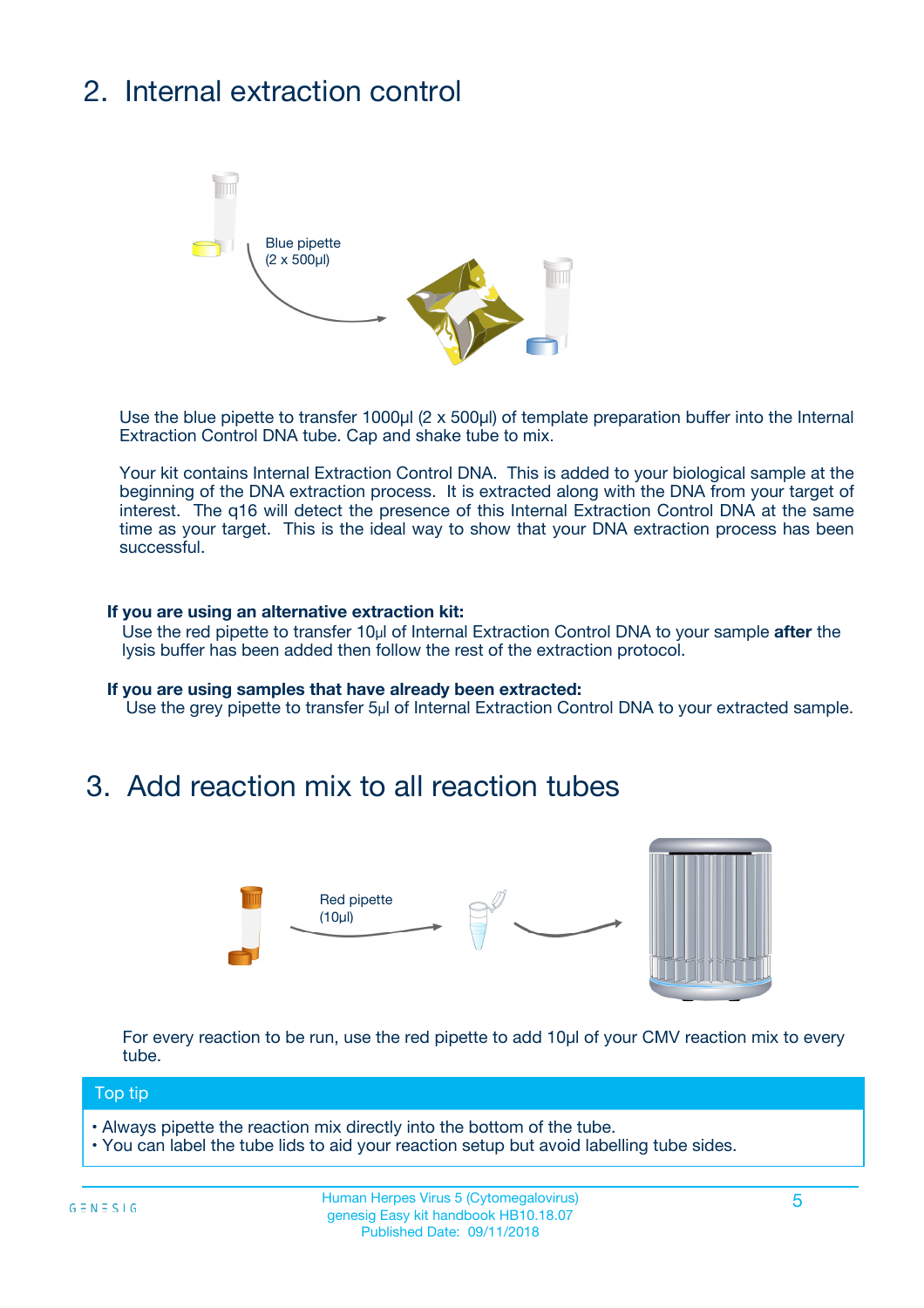### 4. Negative control



For each test you will require a negative control. Instead of DNA, water is used. This sample should typically prove negative thus proving that all of your positive samples really are positive.

To create a negative control reaction simply use the red pipette to add 10µl of the water to the required reaction tubes. Close these tubes after adding the water.

Because some genesig kit targets are common in the environment you may occasionally see a "late" signal in the negative control. The q16 software will take this into account accordingly.

#### Top tip

**•** Always add the water to the side of the tube to reduce the introduction of bubbles.

### 5. Set up a test



For each sample you wish to analyse, use the red pipette to add 10µl of your DNA sample to the required reaction tubes. Close these tubes after adding the sample. Always change pipette tips between samples.

#### Top tip

**•** Always add the DNA sample to the side of the tube to reduce the introduction of bubbles.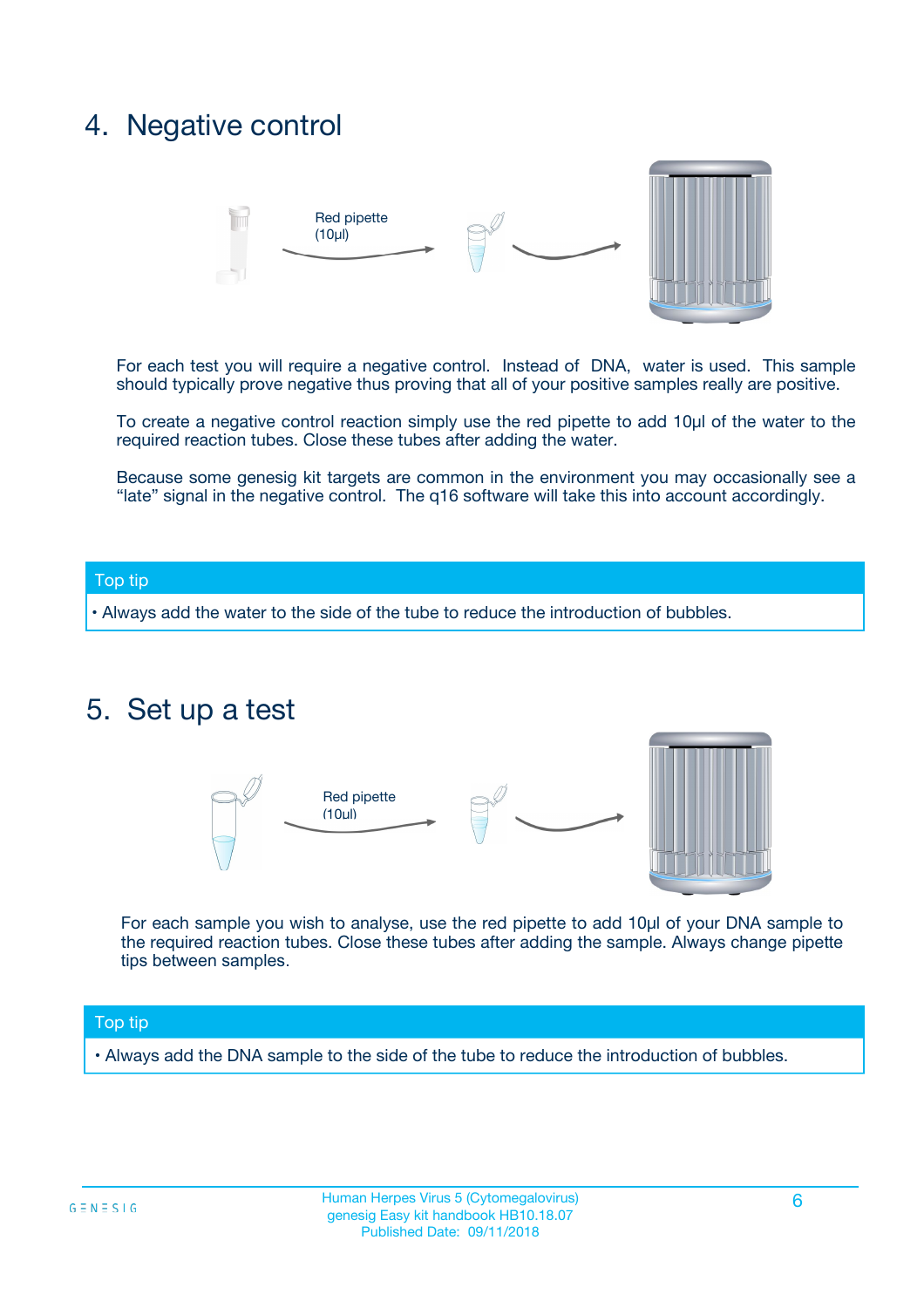### 6. Positive control



Use the blue pipette to transfer 1000µl (2 x 500µl) of template preparation buffer into the positive control template tube. Cap and shake tube to mix.

Each time you run a test you will require a positive control. This is a small portion of DNA from your target of interest. It serves two purposes:

1. It will always test positive so it shows that everything is working as it should be.

2. The q16 software knows how much DNA is present in the positive control. So it can automatically compare your sample of interest with the positive control to calculate the amount of target DNA in your sample.

To create a positive control reaction, simply use 10µl of the positive control instead of your DNA sample.



Take great care when setting up your positive control. The positive control template has the potential to give you a false positive signal in your other samples. Set positive controls up last after all other sample tubes are closed. Always change pipette tips between samples. You may even choose to set up positive controls in a separate room.

#### Top tip

**•** Always add the positive control to the side of the tube to reduce the introduction of bubbles.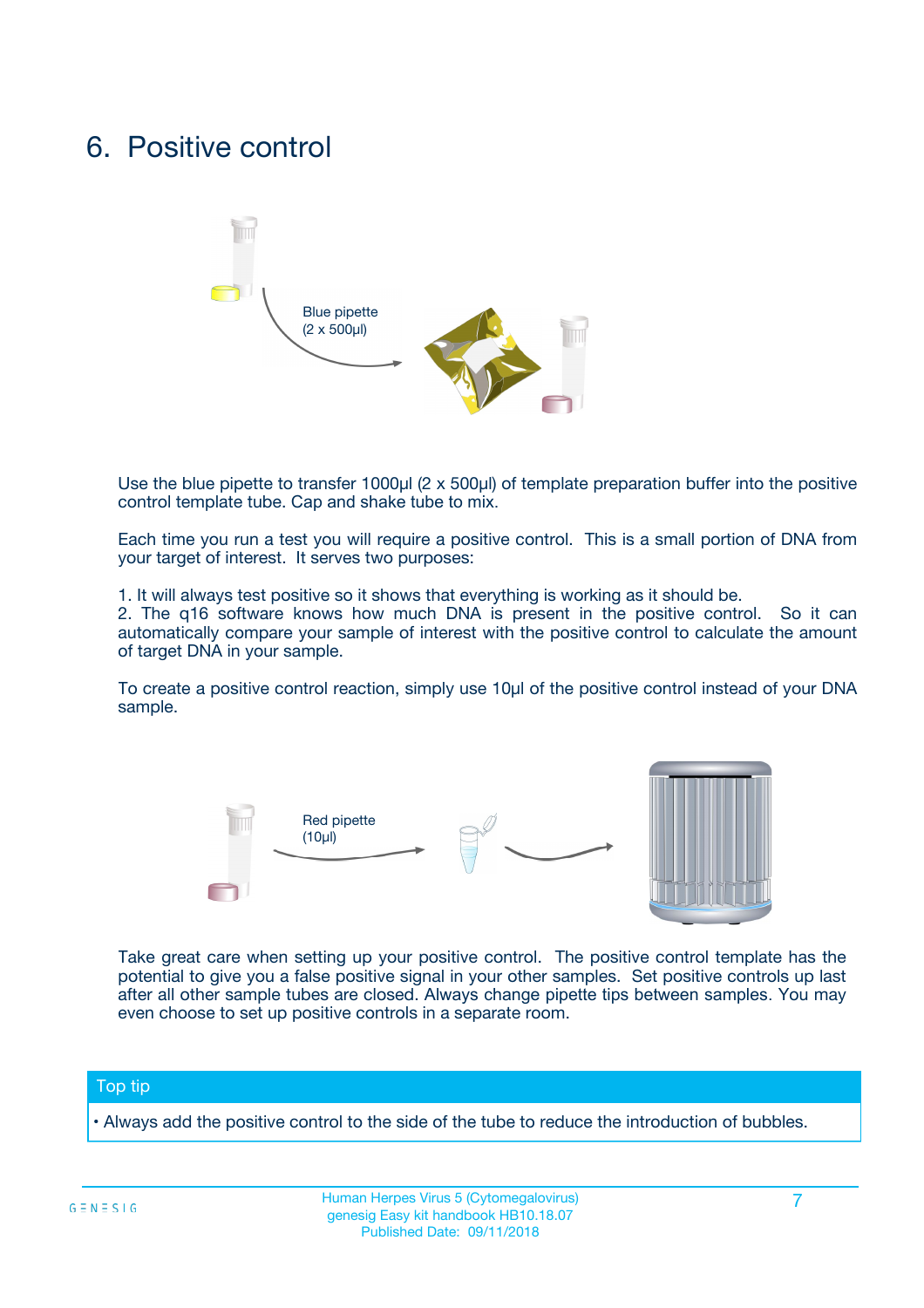## 7. Running the test

Place the tubes into the correct positions in your q16 as defined by the software, this may include positioning of empty tubes to ensure that the q16 lid is balanced. The run can then be started.

| genesig q16 PCR software - 1.2                                               |                                     | $\Box$                                                                                  |
|------------------------------------------------------------------------------|-------------------------------------|-----------------------------------------------------------------------------------------|
| Unsaved (New Experiment 2<br>$\vert \cdot \vert$<br><b>Open Experiments:</b> | <b>D</b> Open<br>Save<br>$\Box$ New | Save As<br><b>C</b> Close<br>$G \equiv N \equiv S \mid G$<br><b>&amp; Configuration</b> |
| Setup<br><b>Results</b><br><b>Stages:</b>                                    |                                     |                                                                                         |
| <b>Notes</b>                                                                 | Samples                             | <b>Tests</b>                                                                            |
| <b>Name and Details</b>                                                      | Color<br>Name                       | Note<br>Color<br>Note<br>Name                                                           |
| New Experiment 2017-10-26 11:06                                              | Sample 1                            | ع<br>条<br>Test 1                                                                        |
| Kit type: genesig® Easy Target Detection kit                                 | Sample 2                            |                                                                                         |
| Instrument Id.:                                                              | Sample 3                            | $\qquad \qquad \blacksquare$<br>$\qquad \qquad \blacksquare$                            |
| Run Completion Time:                                                         | Sample 4                            |                                                                                         |
| <b>Notes</b>                                                                 | Sample 5<br>A<br>v                  | $\triangle$<br>4<br>$\oplus$<br>₩                                                       |
| <b>Well Contents</b>                                                         |                                     | <b>Run</b>                                                                              |
| Pos.<br>Test                                                                 | Sample                              | <b>Run Status</b>                                                                       |
| Test 1<br>-1                                                                 | <b>Negative Control</b>             | $\blacktriangle$                                                                        |
| $\overline{2}$<br>Test 1                                                     | <b>Positive Control</b>             |                                                                                         |
| $\overline{\mathbf{3}}$<br>Test 1                                            | Sample 1                            | Show full log                                                                           |
| Test 1<br>$\overline{4}$                                                     | Sample 2                            |                                                                                         |
| 5<br>Test 1                                                                  | Sample 3                            | <b>Run Control</b>                                                                      |
| 6<br>Test 1                                                                  | Sample 4                            |                                                                                         |
| $\overline{7}$<br>Test 1                                                     | Sample 5                            |                                                                                         |
| 8                                                                            |                                     | $\triangleright$ Start Run<br>Abort Run                                                 |
| <b>JOD FURTY TUDE TO BUILDED IN</b>                                          |                                     | $\overline{\mathbf{v}}$                                                                 |

#### Top tip

- Before loading tubes into the q16, check for bubbles! Flick the bottom of the tubes to remove any bubbles that may have formed during the test setup.
- Apply centrifugal force with a sharp wrist action to ensure all solution is at the bottom of the reaction tube.
- When repeating a test you can use a previous file as a template by clicking 'open' then selecting File name > Files of Type > Experiment file as template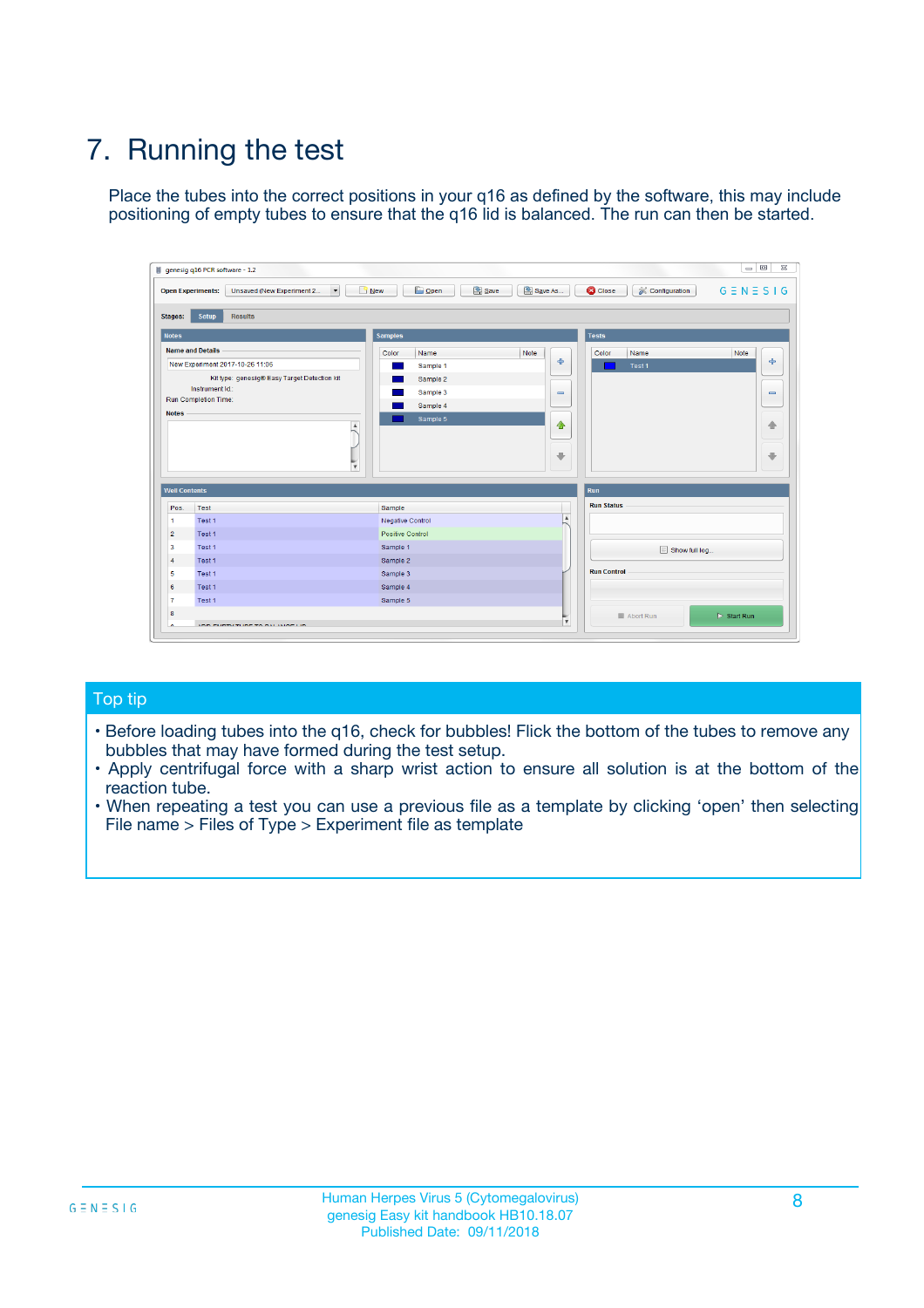### What do my results mean?

The quantitative copy number results produced by the genesig Easy CMV kit can be converted to International Units by multiplying copy numbers by 4.06. This conversion factor was developed using RNA/DNA extracted (where applicable) from the WHO International Standard for CMV.

Analysis of your data is carried out automatically by the genesig q16. The following information is designed to help you fully understand a result or to troubleshoot:

### "Positive"

#### **Explanation**

Your sample has produced a positive result. Your target of interest is present and you can use the reported quantity.

"Negative"

#### **Explanation**

Your sample has produced a negative result. The target is not present in your sample.

### "Test contaminated"

#### **Explanation**

The Negative Control should be completely free of any DNA. If you see this error message it means that at some point during the setup, the Negative Control has been contaminated with DNA and has given a positive signal. This contamination has invalidated the test. The Positive Control and your test samples are both possible sources of contaminating DNA. The genesig q16 reaction tubes from previous runs will also contain very high amounts of DNA so it is important that these are carefully disposed of after the run is completed and NEVER OPENED. It may be the case that your kits have become contaminated which will lead to the same problem occurring repeatedly.

#### **Solutions**

1. Clean your working area using a commercial DNA remover solution to ensure the area is DNA free at the start of your run and re-run the test

2. If the problem persists then the kit has become contaminated and it will have to be discarded and replaced with a new kit. When you open the new kit, run a simple test to show that changing the kit has solved the problem. Prepare a test which includes only the Positive Control, the Negative Control and one 'mock sample'. For the 'mock sample' add water instead of any sample DNA. The result for the Negative Control and the mock sample should be negative indicating that contamination is no longer present.

#### **Preventive action**

An ideal lab set-up has a 'Clean area' where the test reagents are prepared and a 'sample area' where DNA samples and the Positive Control template are handled. The best workflow involves setting up all the test components (excluding the positive control template) in the clean area and then moving the tests to the sample area for sample and Positive Control addition. If this method is followed then the kit components are always kept away from possible sources of contamination. For extra security the Negative Control can be completely prepared and sealed in the clean area. All work areas should be decontaminated regularly with DNA remover.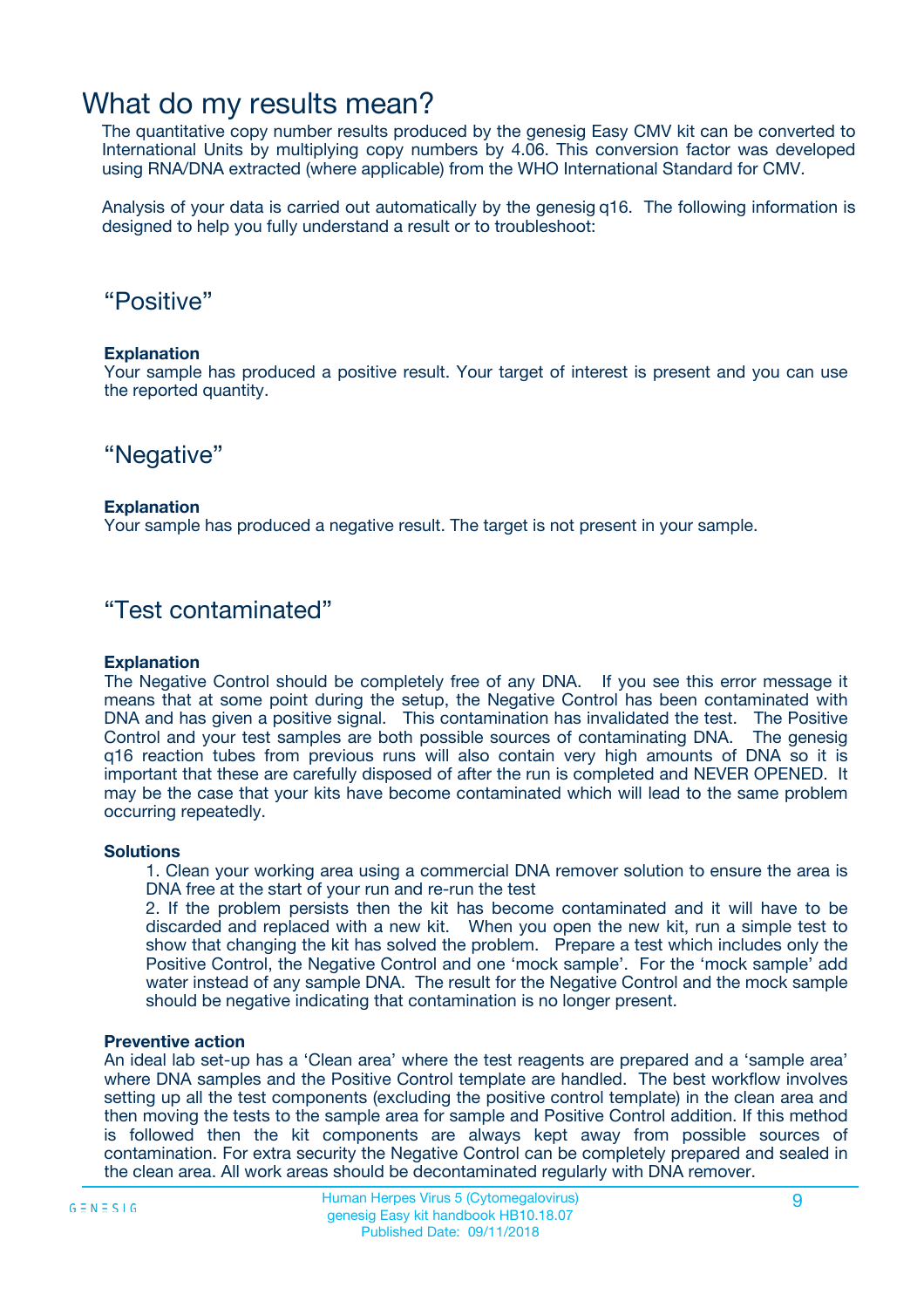### "Sample preparation failed"

#### **Explanation**

The test has failed because the quality of the sample was not high enough. The Internal Extraction Control component identifies whether the sample has been prepared correctly and is of suitable quality. This error message means that this quality control test has failed and the sample quality is not high enough for analysis.

#### **Solutions**

1. Check the sample preparation protocol for any user errors then repeat.

2. Poor quality samples can result from overloading the sample preparation protocol with too much starting material. Try reducing the amount of starting material then repeat.

3. Failing to add the Internal extraction Control DNA to your sample during the sample preparation protocol can also lead to a reported result of "sample preparation failed". Ensure that this step has not been overlooked or forgotten. If your samples are derived from an archive store or from a process separate from your genesig Easy extraction kit; you must add 5µl of Internal Extraction Control DNA into each 0.5ml of your sample to make it suitable for use on the q16.

### "Positive result, poor quality sample"

#### **Explanation**

The test is positive so if you are only interested in obtaining a 'present or absent' answer for your sample then your result is reliable. However, the test contains an Internal Extraction Control component that identifies if the sample is of high quality. This quality control test has failed and the sample is not therefore of high enough quality to accurately calculate the exact copy number of DNA present. If you require quantitative information for your sample then proceed with the solutions below.

#### **Solution**

For appropriate solutions, read the "Sample preparation failed" section of this handbook.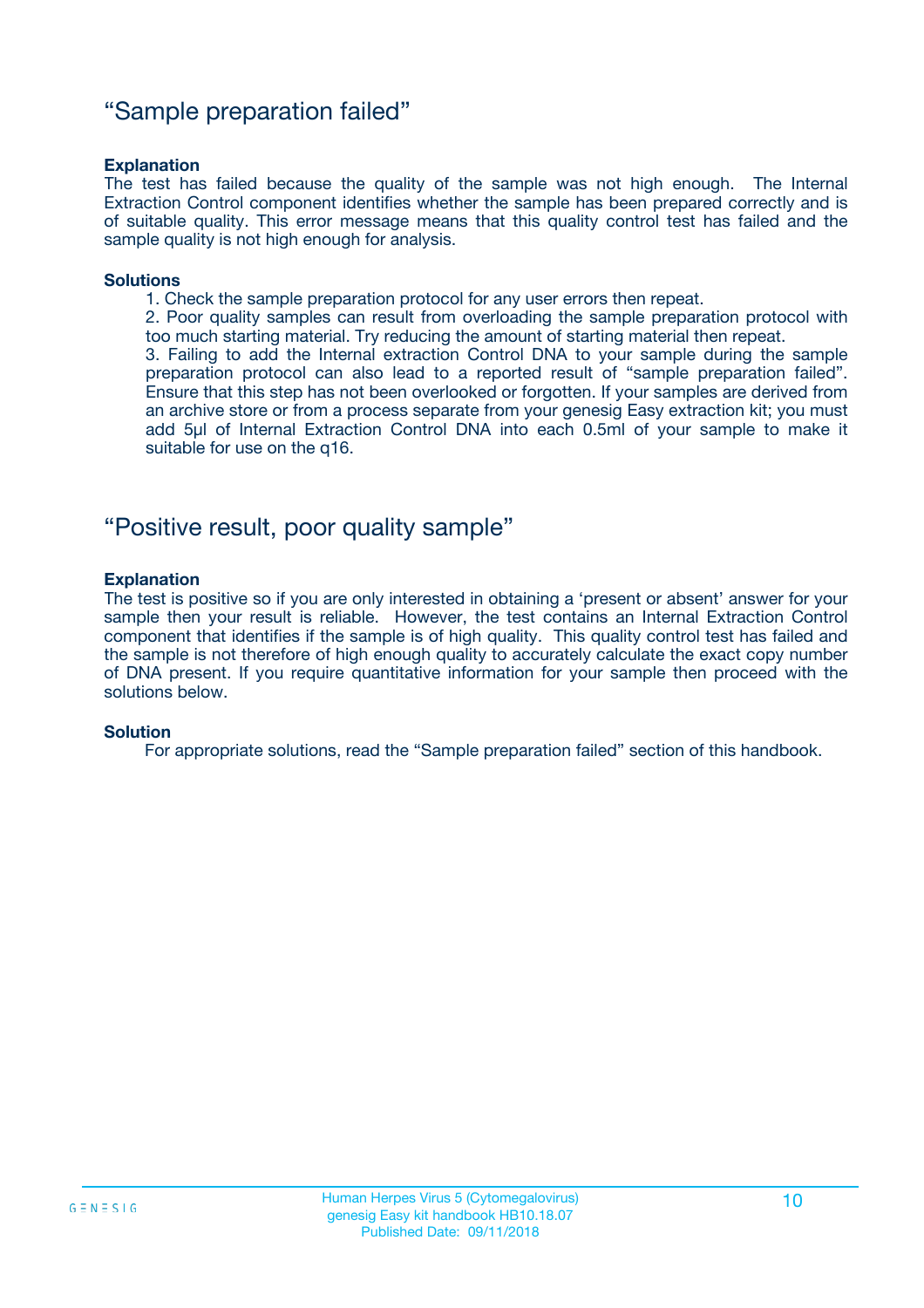### "Test failed"

#### **Explanation**

The test has failed because the Positive Control has not worked. The Positive Control is present to show that all aspects of the test are working correctly together. When this control test fails, the test as a whole is invalidated. This finding indicates that a problem has occurred in the reaction set-up part of the experiment and has nothing to do with sample preparation.

#### **Solutions**

- 1. Check the entire workflow and test set-up to look for any user errors, then repeat the test e.g. have the right colour pipettes and solutions been used with the correct tubes?
- 2. Ensure the positive and negative controls are inserted into the correct wells of your q16.

3. A component of the test may have 'gone off' due to handing errors, incorrect storage or exceeding the shelf life. When you open a new kit, run a simple test to show that changing the kit has solved the problem. Prepare a test which includes only the Positive Control, the Negative Control and one 'mock sample'. For the 'mock sample' add internal control template instead of any sample DNA. If the Positive Control works, the mock sample will now be called as a negative result.

### "Test failed and is contaminated"

#### **Explanation**

The Positive Control is indicating test failure, and the Negative Control is indicating test contamination. Please read the "Test Failed" and "Test contamination" sections of this technical support handbook for a further explanation.

#### **Solution**

For appropriate solutions, read both the "Test failed" and "Test contaminated" sections of this handbook.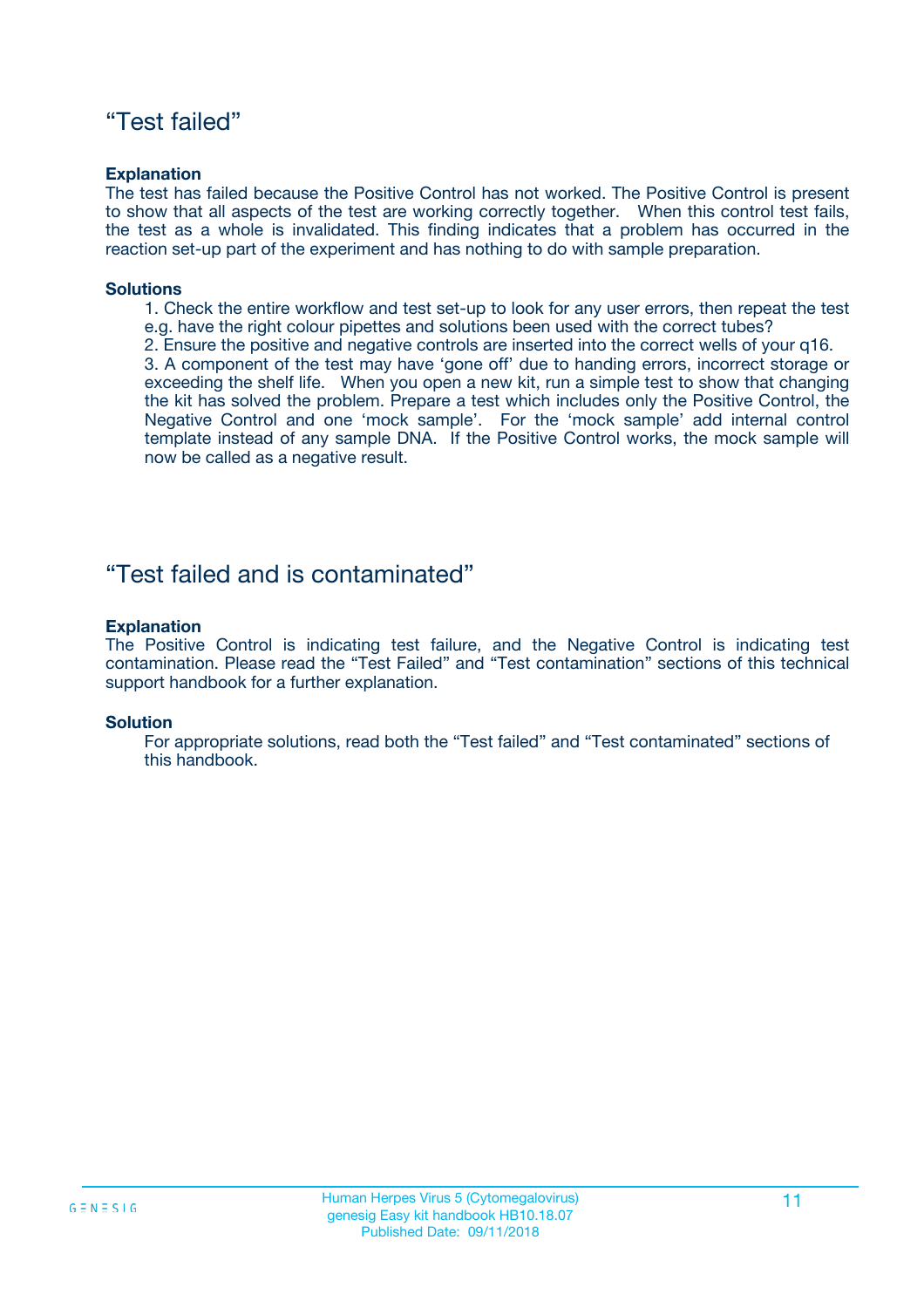## Human Herpes Virus 5 (Cytomegalovirus)

Cytomegalovirus (CMV) is the most common congenital (present at birth) infection in the United States.

Cytomegalovirus, or CMV is found universally throughout all geographic locations and socioeconomic groups, and infects between 50% and 85% of adults in the United States by 40 years of age. CMV infection is more widespread in developing countries and in areas of lower socioeconomic conditions. For most healthy persons who acquire CMV after birth there are few symptoms. However, CMV infection is important to certain high-risk groups. Major areas of concern are: (1) the risk of infection to the unborn baby during pregnancy (2) the risk of infection to people who work with children (3) the risk of infection to the immunocompromised person, such as organ transplant recipients and persons infected with human immunodeficiency virus (HIV). (4) the risk of infection to newborn babies

Lytically replicating virus disrupts the cytoskeleton, causing massive cell enlargement, which is the source of the virus' name.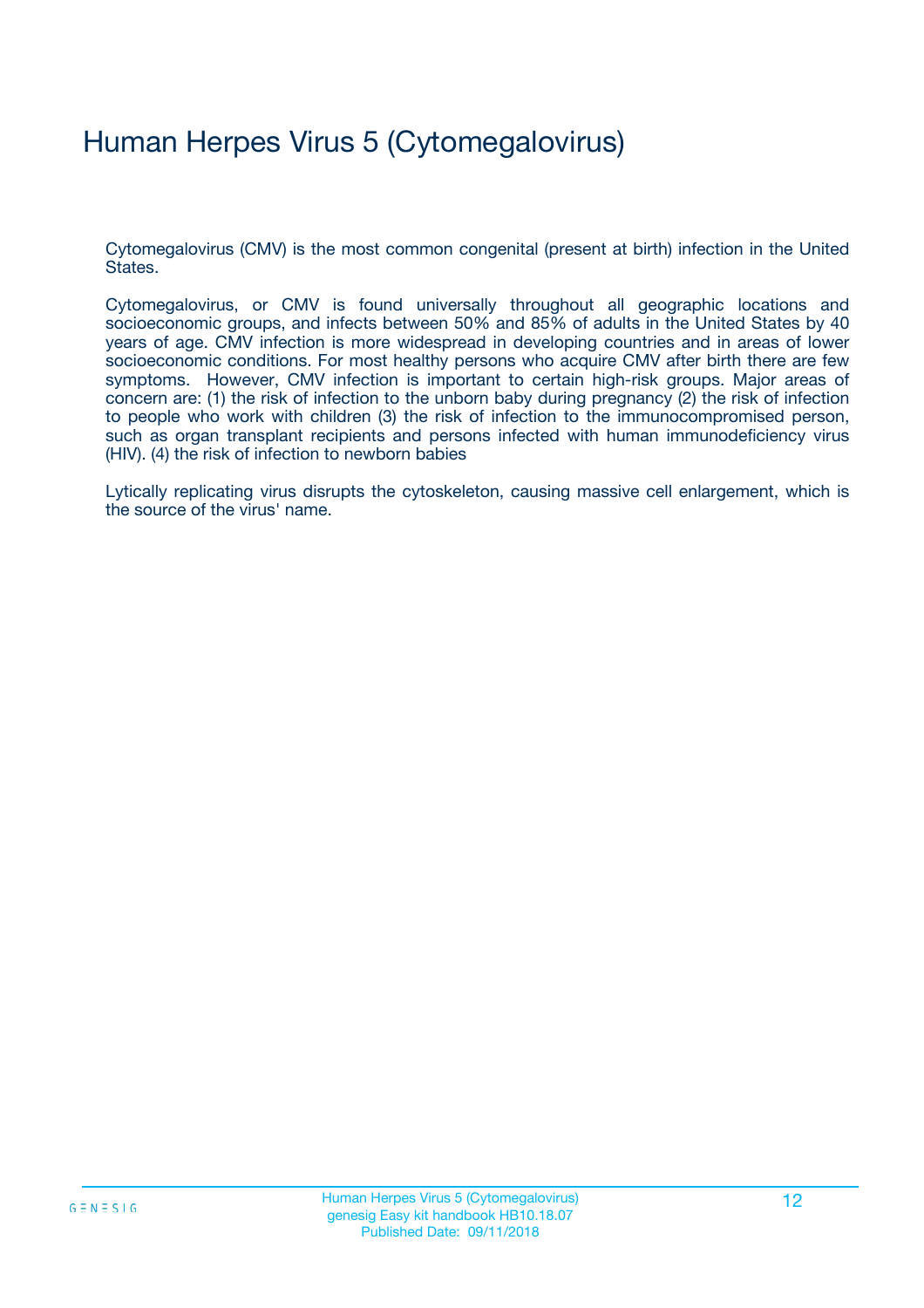### **Specificity**

The Primerdesign genesig Kit for Human Herpes Virus 5 (Cytomegalovirus) (CMV) genomes is designed for the in vitro quantification of CMV genomes. The kit is designed to have a broad detection profile. Specifically, the primers represent 100% homology with over 95% of the NCBI database reference sequences available at the time of design.

The dynamics of genetic variation means that new sequence information may become available after the initial design. Primerdesign periodically reviews the detection profiles of our kits and when required releases new versions.

The target sequence (glycoprotein B) has previously been shown to be a good genetic marker for HHV5 in other real time PCR based studies (Guiver M et.al 2001). The primers and probe sequences in this kit have 100% homology with over 95% of reference sequences contained in the NCBI database based on a comprehensive bioinformatics analysis.

If you require further information, or have a specific question about the detection profile of this kit then please send an e.mail to enquiry@primerdesign.co.uk and our bioinformatics team will answer your question.